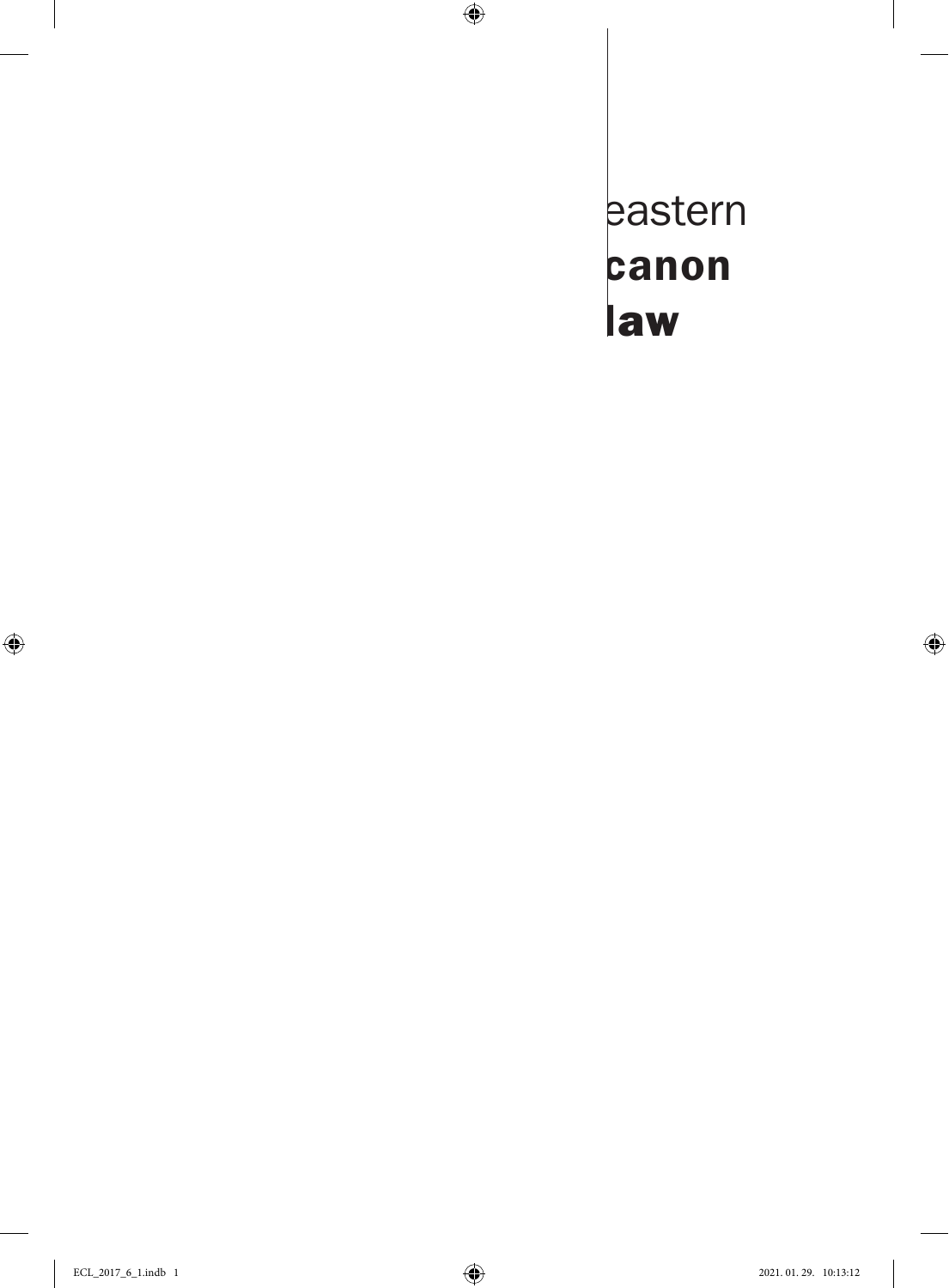International Editorial and Advisory Board:

Warren BECKET SOULE (Columbus) Orazio CONDORELLI (Catania) John Faris (Washington) George Gallaro (Pittsburgh) Pablo GEFAELL (Roma) Paolo GHERRI (Roma) Janusz Kowal (Roma) Michael Kuchera (Roma) Lorenzo Lorusso (Bari) Helmuth Pree (München) Luigi Sabbarese (Roma) Cyril Vasiľ (Città del Vaticano)

Editor:

Péter Szabó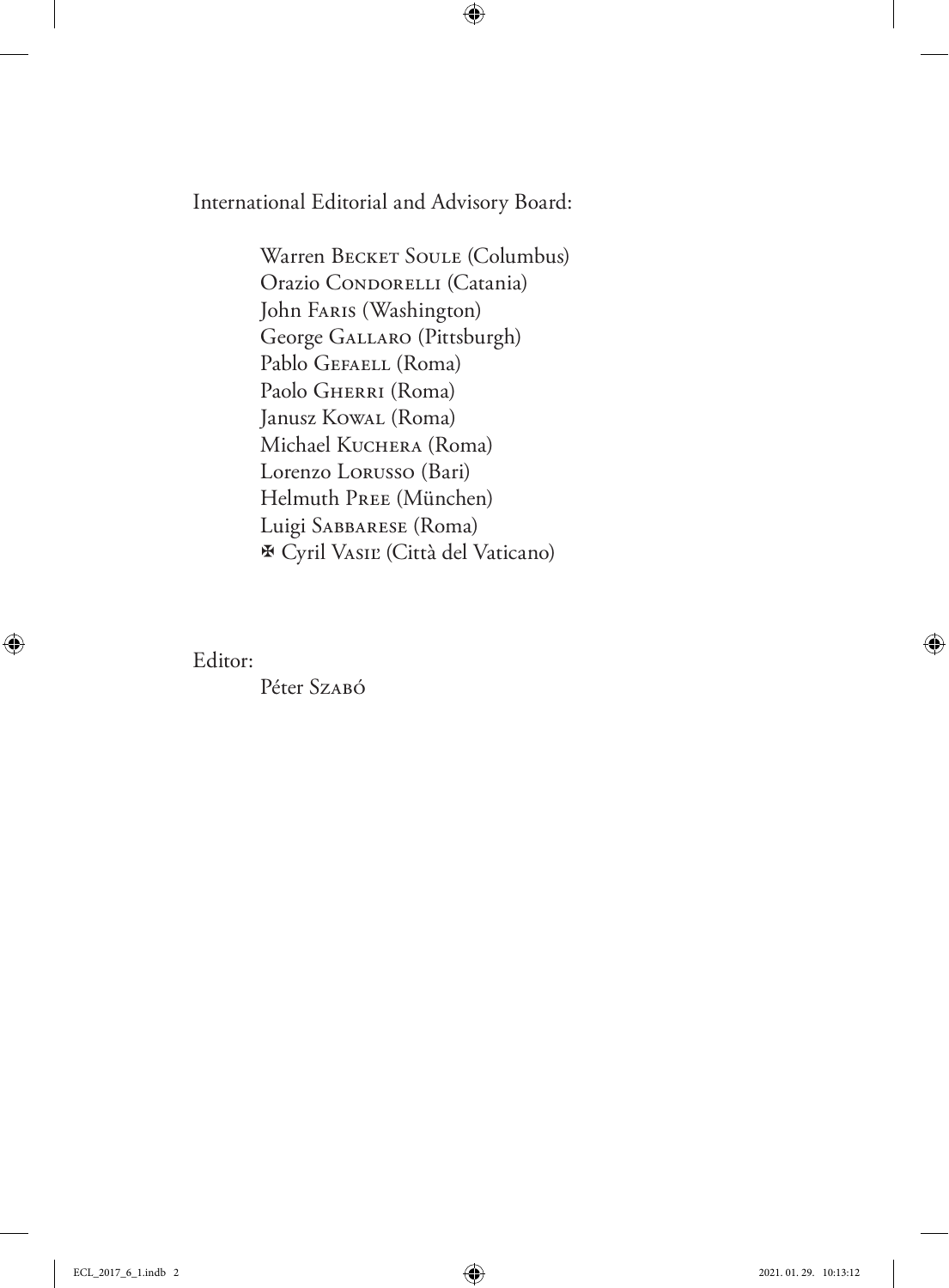# eastern canon law

# 6/1 2017

St Athanasius Greek-Catholic Theological Institute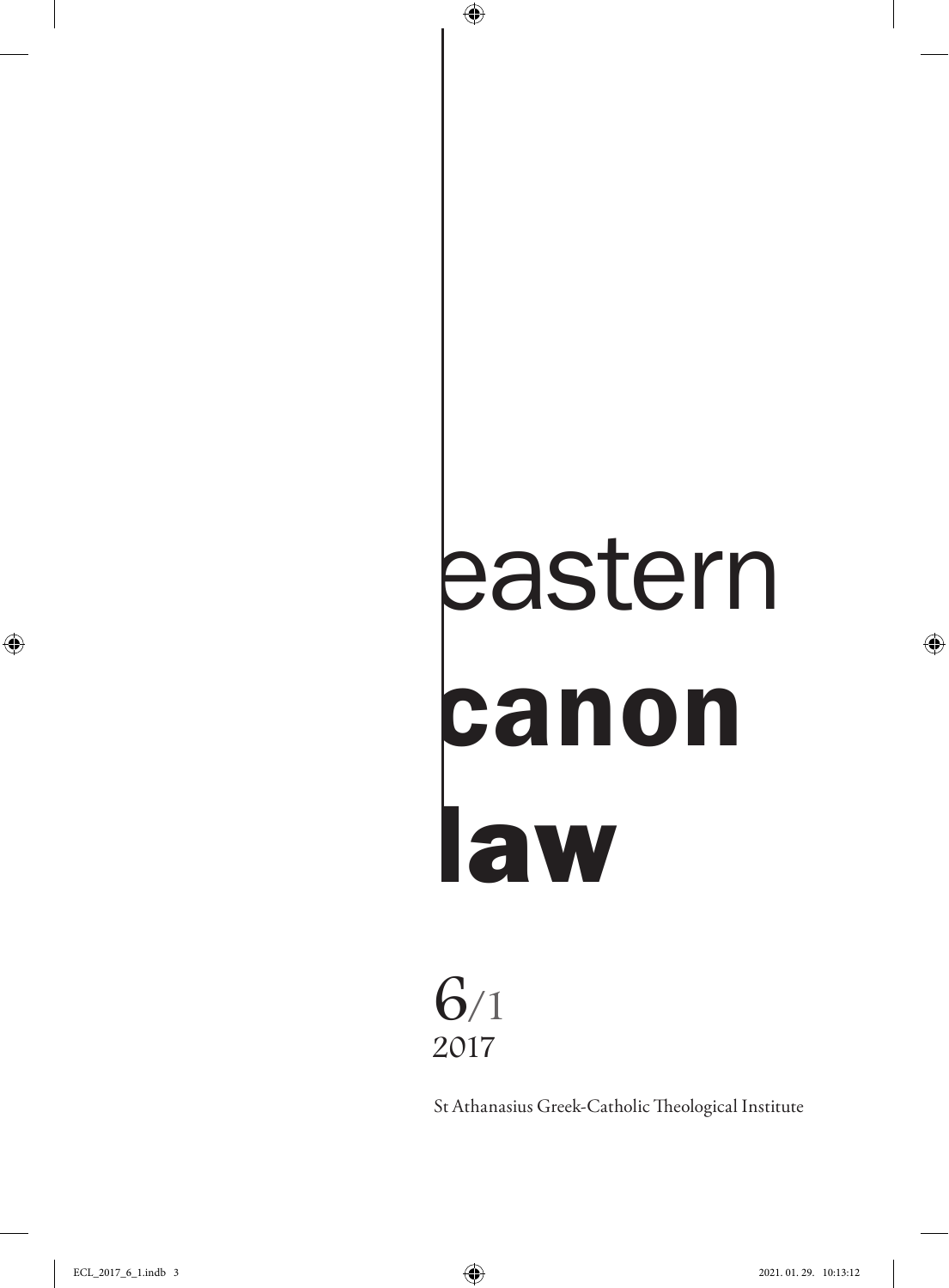## eastern canon law

HU ISSN 2064-0412

ECL is published twice a year by the St Athanasius Greek-Catholic Theological Institute

Responsible Editor: Tamás Véghseő (Rector)

Postal address: 4400 Nyíregyháza, Hungary Bethlen G. u. 13-19. e-mail: atanaz@atanaz.hu tel.: +36/42/597-600

Address for manuscripts and correspondence:

Péter Szabó Szentkirályi u. 6. 3/40. 1088 BUDAPEST, Hungary tel.: +36 30 498-3705 e-mail: synergia10@gmail.com

Yearly subscription for institutions:  $55 \in$ Rate for private individuals: 22  $\epsilon$ CIB Bank SWIFT: CIBHHUHB IBAN: HU83 1110 0702 1920 4893 3600 0001 EU VAT NUMBER: HU19204893

DTP Operator: Katalin Balogh

The views expressed are the responsability of the contributors

Eastern Canon Law is indexed in the *Ephemerides Theologicae Lovanienses & Canon Law Abstract*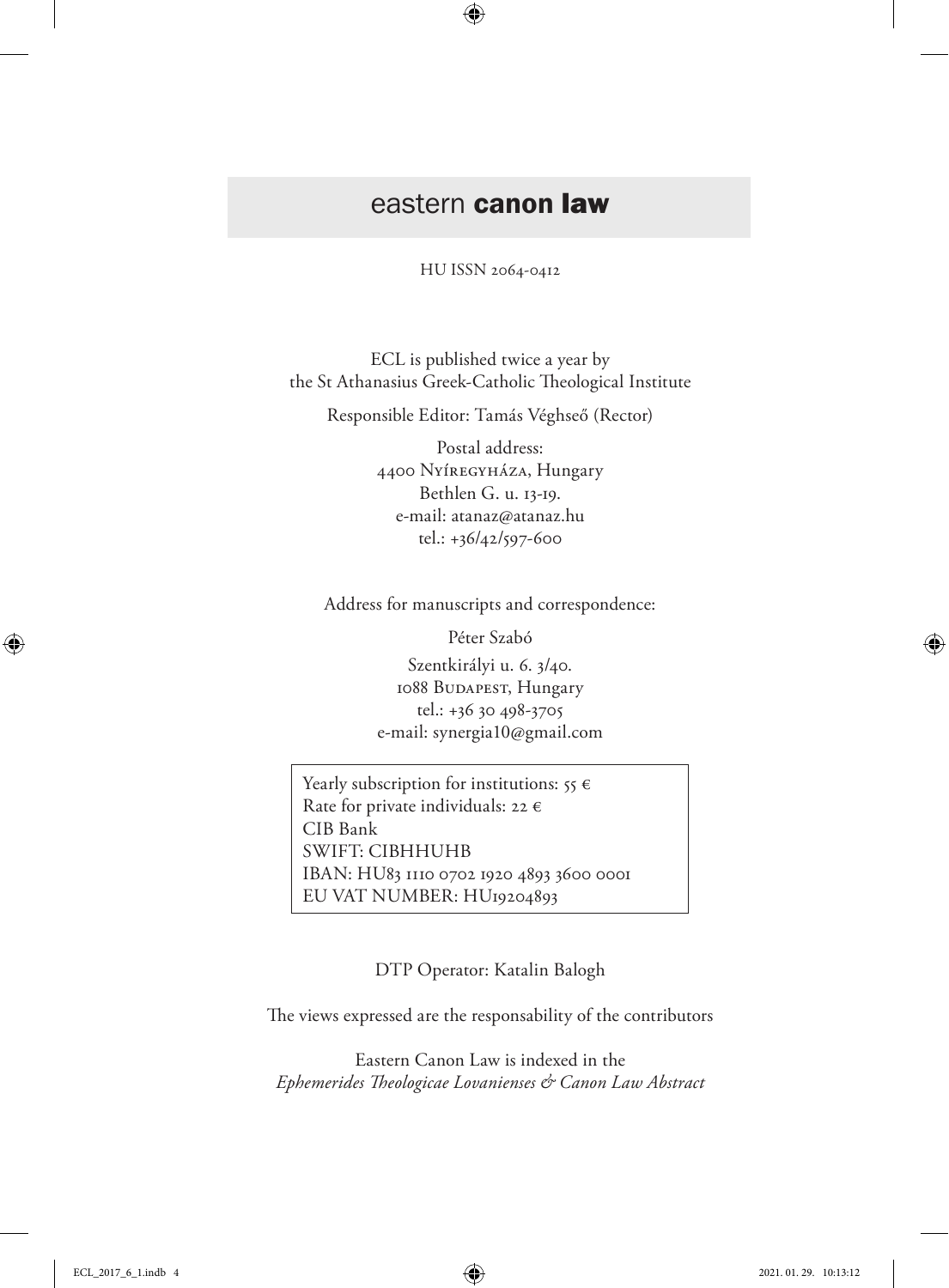### **Contents**

| --<br>--<br>×<br>- -<br>.,<br>۰.<br>۰.<br>.,<br>۰. |
|----------------------------------------------------|
|----------------------------------------------------|

| <b>Helmuth PREE</b>                                                                                                                                           |
|---------------------------------------------------------------------------------------------------------------------------------------------------------------|
| Grigorios D. PAPATHOMAS<br>An Open Ecclesial Communitarism. Dispar-Mixed Marriages and Adult                                                                  |
| Péter Szabó<br>Continuità e discontinuità tra ius vetus e diritto codificato alla luce dei                                                                    |
| István Baán<br>Triadological reflections on the 34 <sup>th</sup> Apostolic Canon.<br>A model of the Trinity behind the text of the canon and its implications |
| Eric BESSON<br>La synodalité dans l'Eglise catholique romaine                                                                                                 |
| <b>ACTUALITIES</b>                                                                                                                                            |
| Convegno canonistico in occasione del centenario della fondazione del                                                                                         |